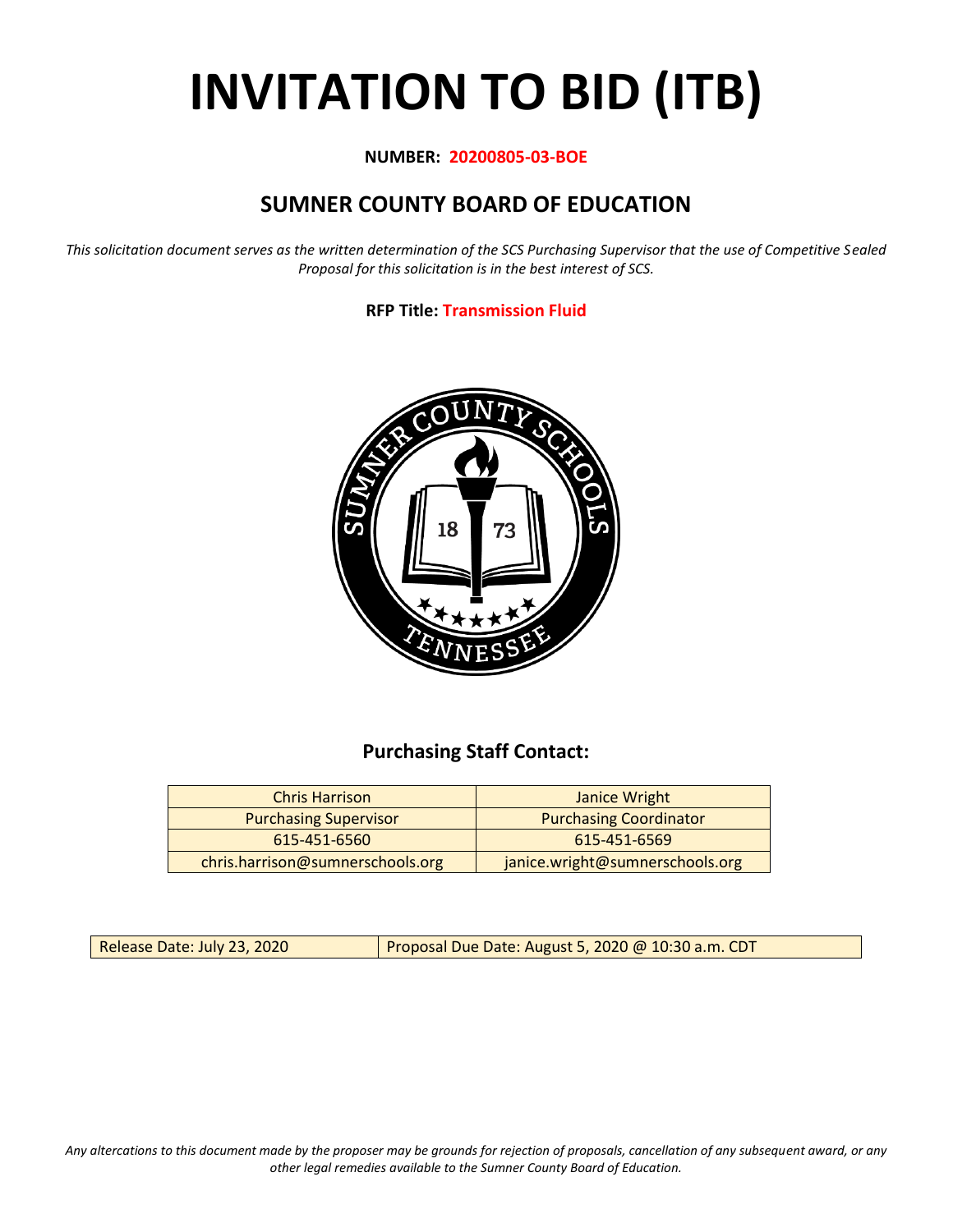# **NOTICE TO PROPOSERS**

There may be one or more amendments to this ITB. In order to receive communication for any such amendments issued specifically to this ITB, the proposer must provide the information requested below to the Sumner County Board of Education (SCS) Purchasing Department. The information may be sent by email to: Chris Harrison, Purchasing Supervisor, chris.harrison@sumnerschools.org. SCS will send amendments only to those proposers which complete and return this information in a timely manner.

| ITB Number:             | 20200805-03-BOE Transmission Fluid                          |
|-------------------------|-------------------------------------------------------------|
| Company Name:           |                                                             |
| <b>Mailing Address:</b> |                                                             |
|                         |                                                             |
|                         |                                                             |
| Phone Number:           |                                                             |
| <b>Contact Person:</b>  | <u> 1989 - Johann Stoff, amerikansk politiker (d. 1989)</u> |
| <b>Email Address:</b>   |                                                             |
|                         |                                                             |
|                         |                                                             |
| <b>Printed Name:</b>    |                                                             |
| Date:                   |                                                             |

Emailed amendments will be sent in a Microsoft Word (Office for Windows) or Portable Document Format (pdf) format. Any alterations to the document made by the proposer may be grounds for rejection of proposal, cancellation of any subsequent award or any other legal remedies available to SCS.

Amendments will also be posted on the SCS website **https://sumnerschools.org/index.php/current-bids-and-rfps** and attached to the solicitation listing as a PDF or WORD file. Check the particular solicitation on the Current Bids and RFPs webpage for any posted amendments.

By completing and returning this form, the Proposer has expressed its intent to provide a proposal for **20200805-03-BOE Transmission Fluid.**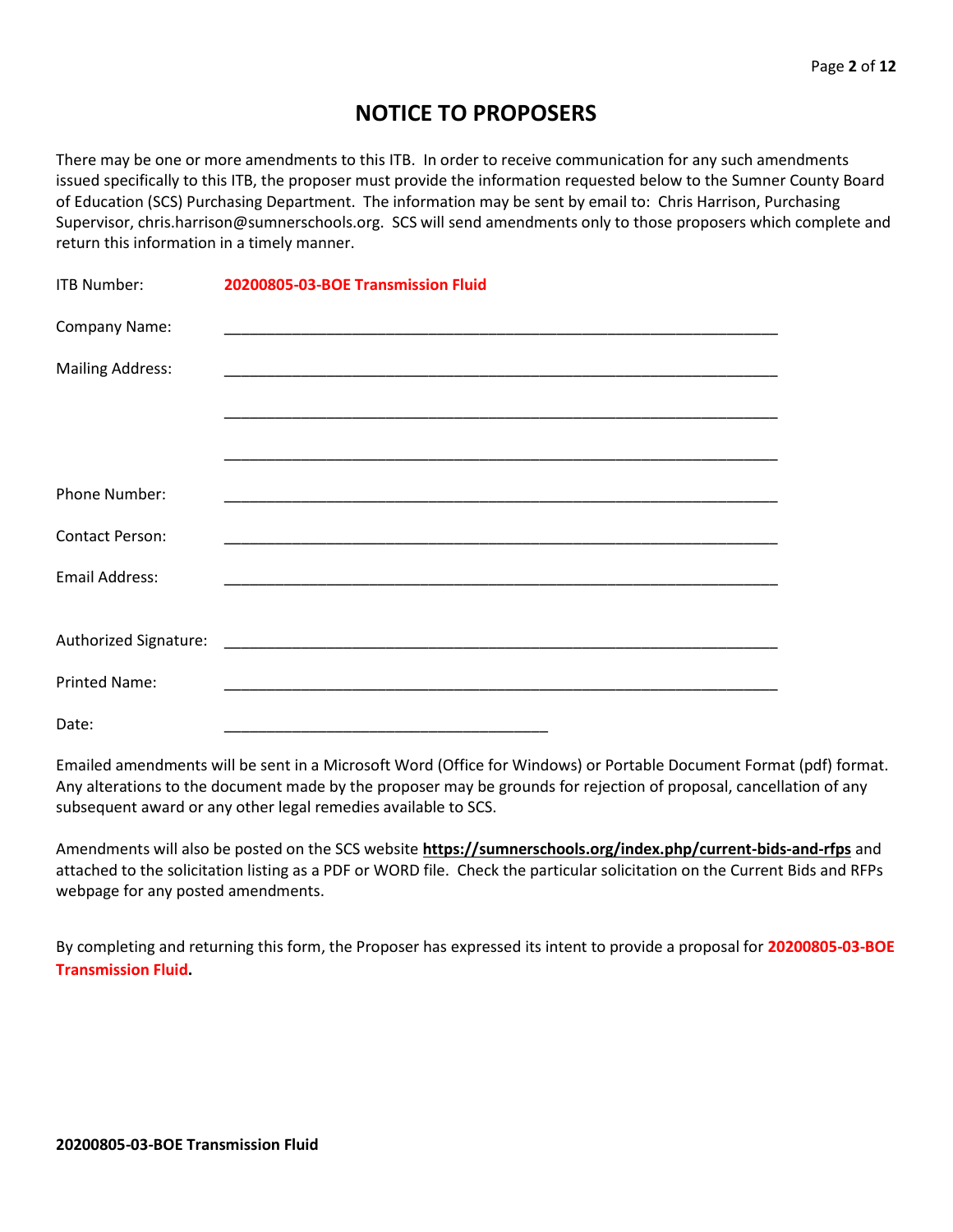## **TABLE OF CONTENTS**

- 1. Specification
- 2. Source Selection and Contract Award
- 3. Schedule of Events
- 4. Delivery of Proposals
- 5. Protests
- 6. New Vendors
- 7. Attachments
	- A. Bid Form/Certification
	- B. IRS Form W9
	- C. Attestation Re Personnel
	- D. Standard Terms and Conditions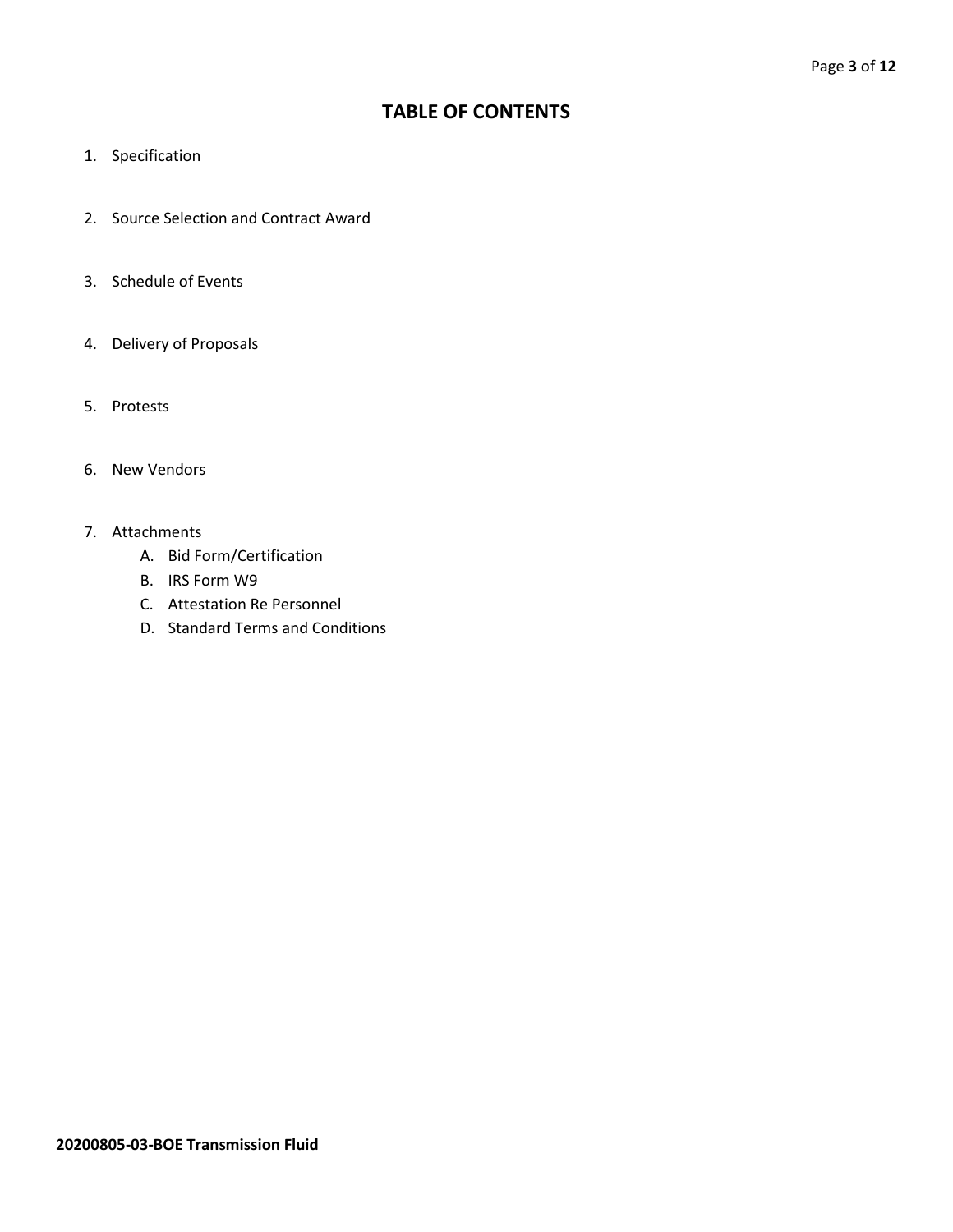1. Specification

The Sumner County Board of Education, herein known as "SCS", is soliciting an annual bid for the purchase of Transmission Fluid. The contract will be valid from September 1, 2020 thru August 31, 2021. The purpose of this bid is to secure fixed pricing for Transmission Fluid to be valid for a period of twelve (12) months.

- The contractor shall be required to supply, upon authorized request, transmission fluid to the SCS Transportation Department located at 1500 Airport Road, Gallatin, TN 37066.
- The unit price must include cost of delivery to the SCS Transportation Department.
- SCS makes no guarantee for an annual purchase quantity.

#### TRANSMISSION FLUID SPECIFICATIONS:

- Must meet TES 295 Approved (Allison)
- Must have, at a minimum, a remaining shelf life of twelve (12) months

#### QUESTIONS

- Kevin Kepley, Fleet Operations Manager
	- o 615-452-1520
	- o [kevin.kepley@sumnerschools.org](mailto:kevin.kepley@sumnerschools.org)
- 2. Source Selection and Contract Award
	- Award, if made, will be made to the proposer submitting the lowest cost proposal and whom is also determined to be Responsive.
		- o General Criteria to be determined "Responsive"
			- Does the proposal include all required information?
			- Does the proposal include completed attachment forms?
			- Was the proposal delivered on or before the stated deadline?
	- SCS reserves the right to reject any proposal that takes exception to the specifications unless prior approval is requested and granted by SCS.
	- Upon mutual agreement by both parties, SCS shall grant the right to extend the terms, conditions and prices of contract(s) awarded from this ITB to other Institutions (such as State, Local and/or Public Agencies) who express an interest in participating in any contract that results from this ITB. Each of the "piggyback" Institutions will issue their own purchasing documents for purchase of the goods/services. Proposer agrees that SCS shall bear no responsibility or liability for any agreements between Proposer and the other Institution(s) who desire to exercise this option.
- 3. Schedule of Events

| <b>RFP Issued</b>              | July 23, 2020                   |
|--------------------------------|---------------------------------|
| <b>RFP Submission DEADLINE</b> | August 5, 2020 @ 10:30 a.m. CDT |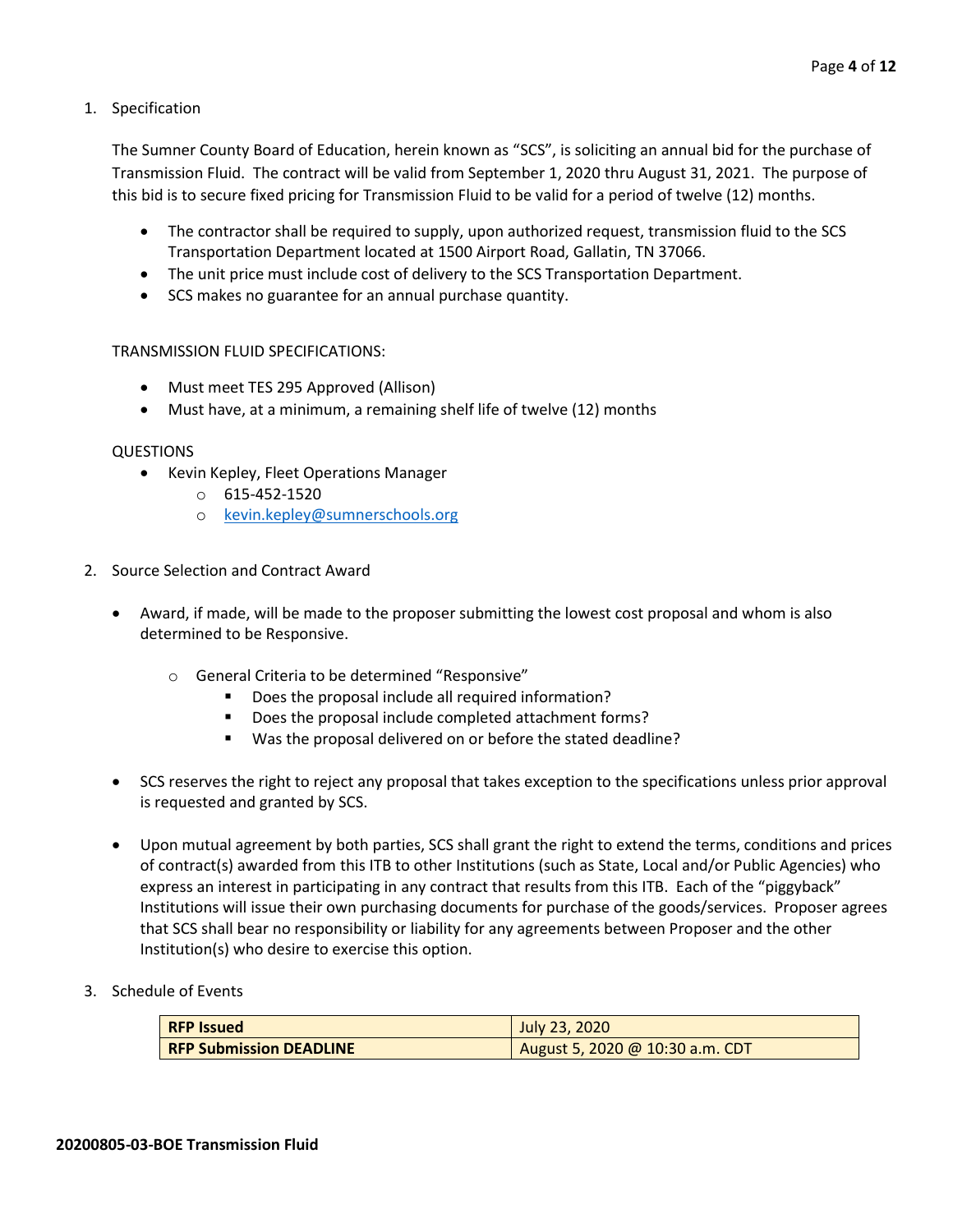#### 4. Delivery of Proposals

Sealed proposals will be accepted until **August 5, 2020 @ 10:30 a.m. CDT**. Proposals received after that time will be deemed invalid. Vendors mailing proposal packages must allow sufficient time to ensure receipt of their package by the time specified. SCS shall not accept proposals via electronic transmission such as email, fax, etc. There will be no exceptions. Proposals will be opened and read aloud. The reading of the bids will begin at **10:30 a.m. CDT**.

Due to the nature of deliveries to the SCS Support Services Facility by carriers such as UPS, FedEx and such like; the proposal package will be accepted if the date and time on the delivery confirmation are indicated to be on or before the Proposal Deadline.

| Delivery Address: | Sumner County Board of Education |
|-------------------|----------------------------------|
|                   | Attn: Purchasing Supervisor      |
|                   | 1500 Airport Road                |
|                   | Gallatin, TN 37066               |

The package containing the proposal must be sealed and clearly marked on the outside of the package: **"20200805-03-BOE Transmission Fluid" DO NOT OPEN**

#### 5. Protests

In the event that any interested party finds any part of the listed specifications, terms or conditions to be discrepant, incomplete or otherwise questionable in any respect; it shall be the responsibility of the concerned party to notify the SCS Purchasing Office of such matters immediately upon receipt of the ITB. All notifications must be sent to the Purchasing Supervisor via email at [purchasing@sumnerschools.org.](mailto:purchasing@sumnerschools.org)

Any actual or prospective Proposer who is aggrieved in connection with the ITB or award of a contract may protest to the Purchasing Supervisor and/or the Sumner County Board of Education at its regularly scheduled meeting.

- 6. New Vendors
	- To comply with Internal Revenue Service requirements, all vendors who perform any type of service are required to have a current IRS Form W-9 on file with the SCS Finance Department. It is a mandatory requirement to complete the IRS Form W-9 (Attachment 1) included in this RFP.
	- To comply with the Tennessee Lawful Employment Act (50-1-702 and 50-1-703), non-employees (individuals paid directly by the employer in exchange for the individual's labor or services) must have on file one (1) of the following documents:
		- o A valid Tennessee driver's license or photo identification;
		- $\circ$  A valid driver's license or photo identification from another state where the license requirements are at least as strict as those in Tennessee;
		- o A birth certificate issued by a U.S. state, jurisdiction or territory;

## **20200805-03-BOE Transmission Fluid**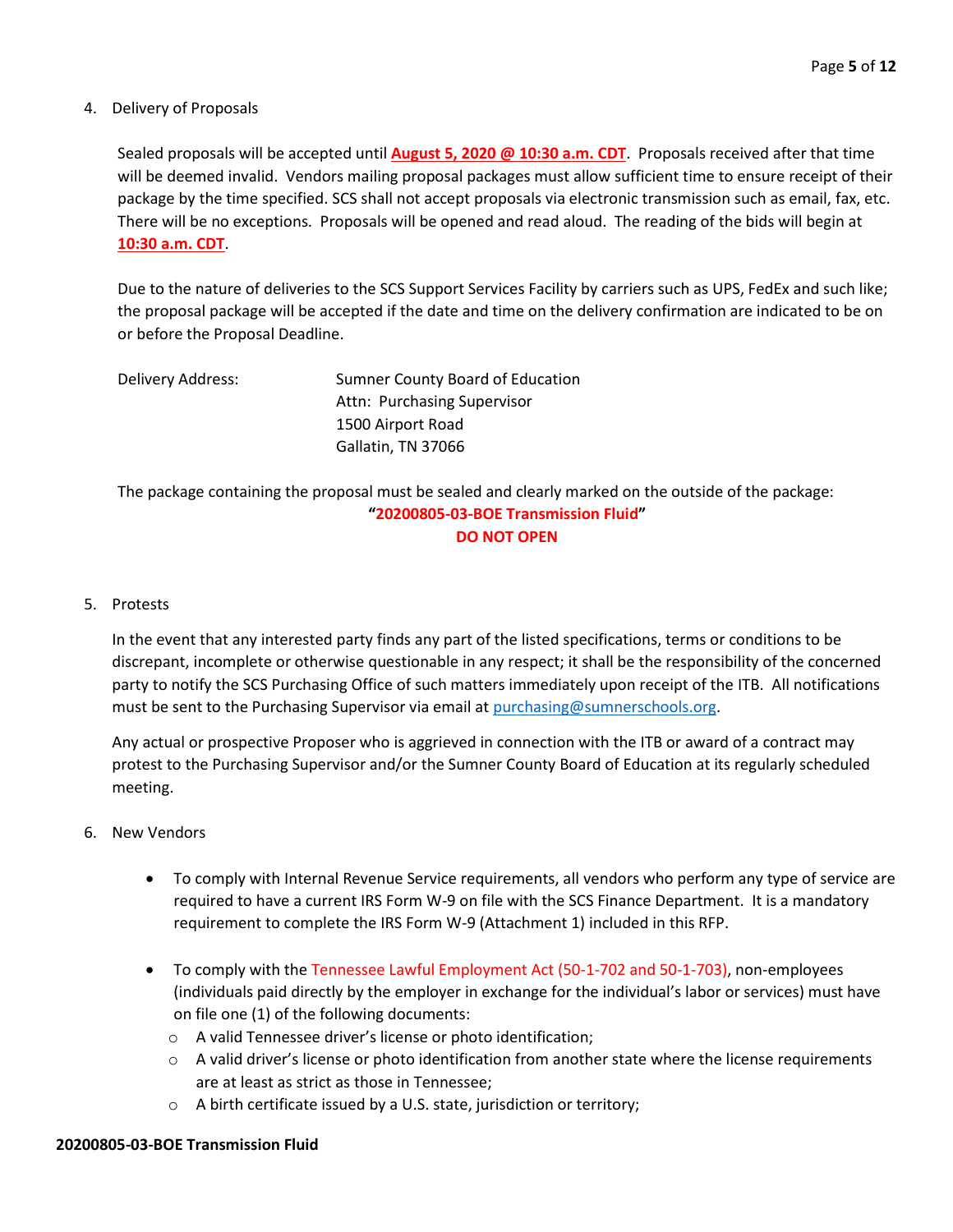- o A U.S. government issued certified birth certificate;
- o A valid, unexpired U.S. passport;
- o A U.S. certificate of birth abroad (DS-1350 or FS-545)
- o A report of birth abroad of a U.S. citizen (FS-240);
- o A certificate of citizenship (N560 or N561);
- o A certificate of naturalization (N550, N570 or N578);
- o A U.S citizen identification card (I-197 or I-179); or
- o Valid alien registration documentation or other proof of current immigration registration recognized by the United States Department of Homeland Security that contains the individual's complete legal name and current alien admission number or alien file number (or numbers if the individual has more than one number).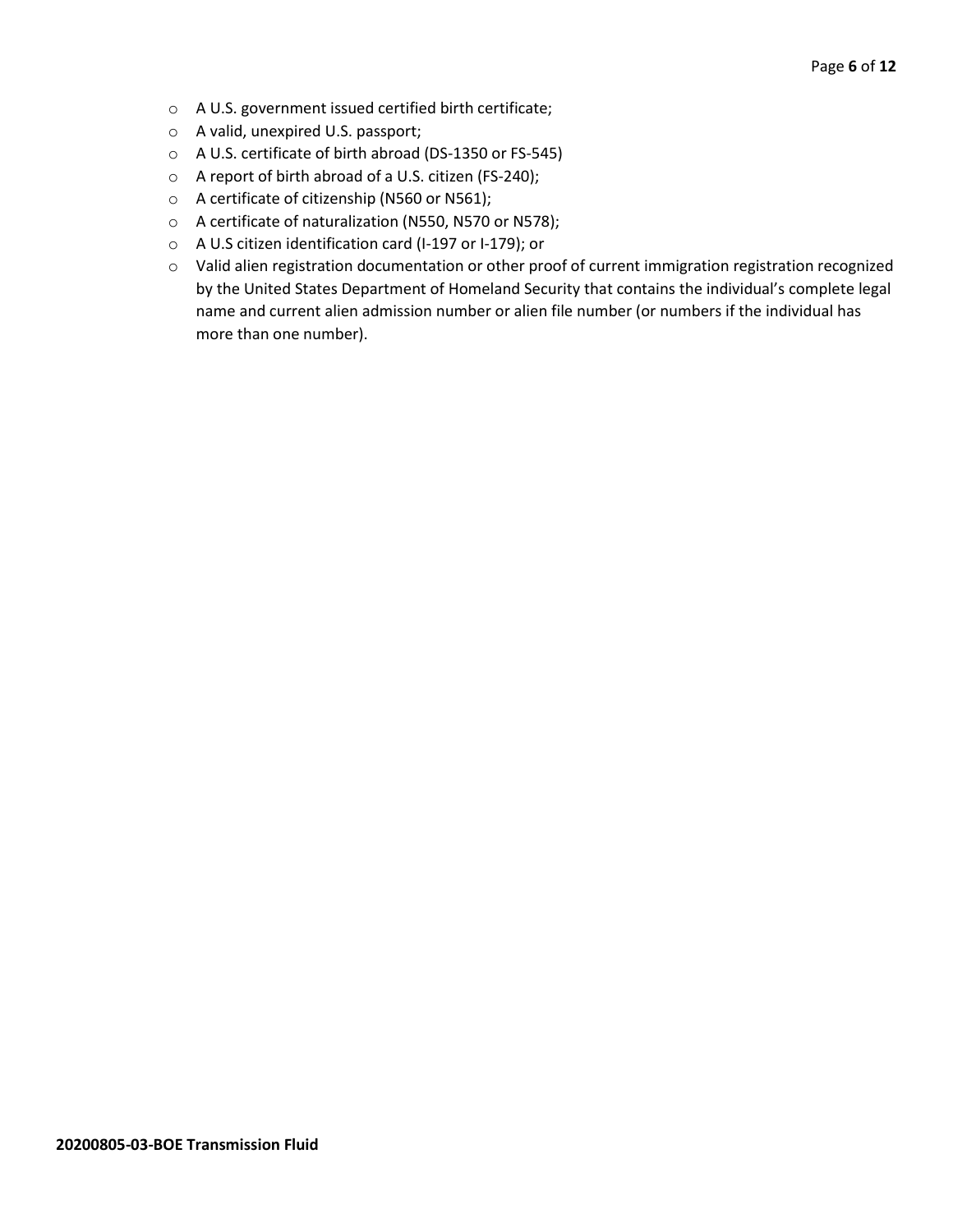#### **7.A Bid Form**



Attn: Purchasing Supervisor 1500 Airport Road Gallatin, TN 37066

Date

| <b>UNIT</b> | <b>DESCRIPTION</b>                                                                                          | UNIT PRICE |
|-------------|-------------------------------------------------------------------------------------------------------------|------------|
| Each        | <b>Transmission Fluid</b><br>• TES-295 Approved (Allison)<br>Specify Tote Size<br>$\bullet$                 |            |
|             | Brand                                                                                                       |            |
|             | Tote Size                                                                                                   |            |
|             | NOTE: The Unit Price shall be valid for one year beginning<br>September 1, 2020 and ending August 31, 2021. |            |

By checking this box, Proposer agrees that SCS reserves the right to extend the terms, conditions and prices of this contract to other Institutions (such as State, Local and/or Public Agencies) who express an interest in participating in any contract that results from this ITB. Each of the piggyback Institutions will issue their own purchasing documents for the goods/service. Proposer agrees that SCS shall bear no responsibility or liability for any agreements between Proposer and the other Institution(s) who desire to exercise this option.

| <b>AUTHORIZED SIGNATURE:</b> |  |
|------------------------------|--|
| <b>PRINTED NAME:</b>         |  |
| TITLE:                       |  |
| <b>COMPANY NAME:</b>         |  |
| <b>PHONE:</b>                |  |
| <b>EMAIL</b>                 |  |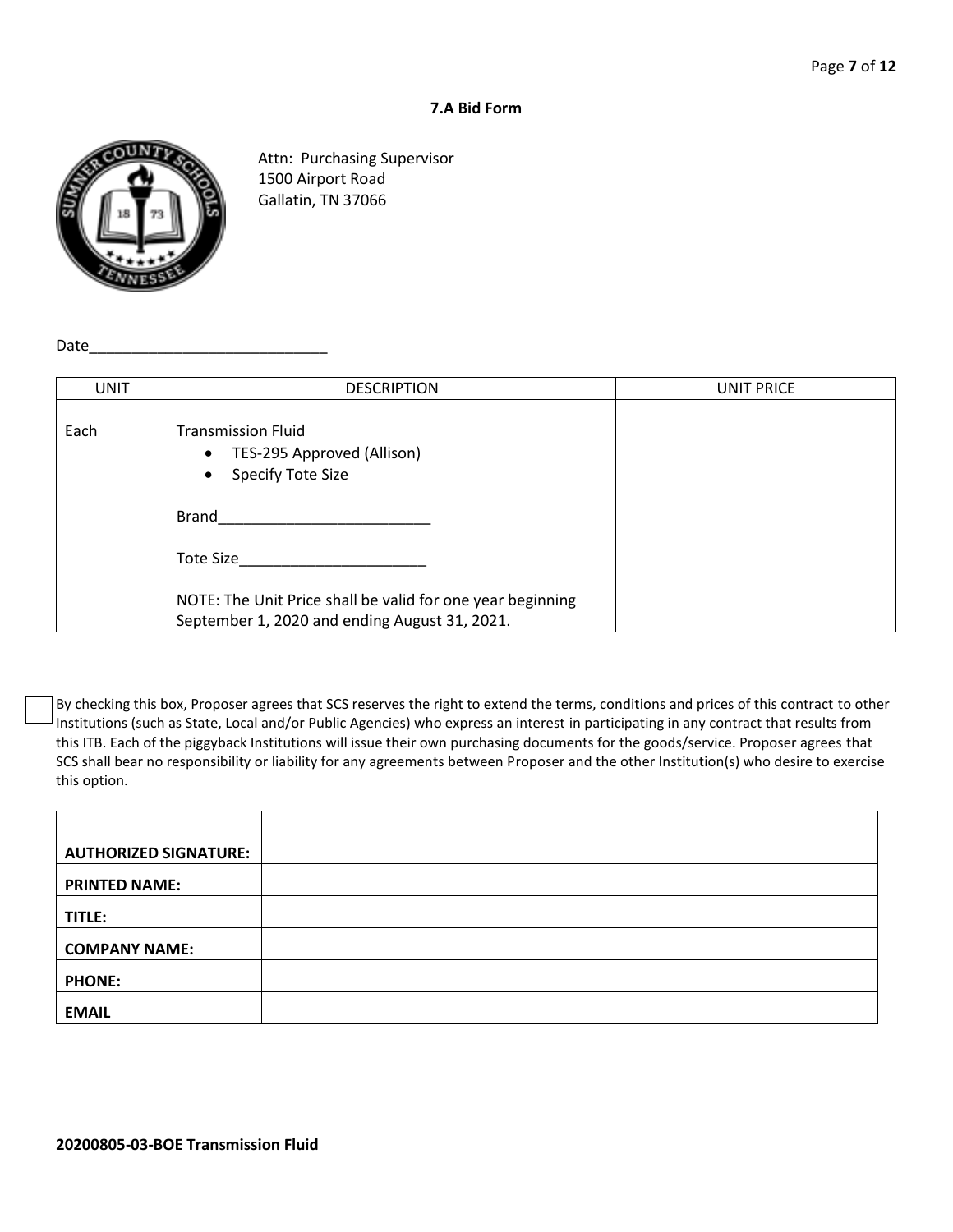#### 7.B IRS Form W9

| 2 Business name/disregarded entity name, if different from above<br>N<br>page<br>4 Exemptions (codes apply only to<br>3 Check appropriate box for federal tax classification; check only one of the following seven boxes:<br>Specific Instructions on<br>certain entities, not individuals; see<br>C Corporation<br>S Corporation Partnership<br>Trust/estate<br>Individual/sole proprietor or<br>instructions on page 3):<br>Print or type<br>single-member LLC<br>Exempt payee code (if any)<br>Limited liability company. Enter the tax classification (C=C corporation, S=S corporation, P=partnership) ▶<br>Exemption from FATCA reporting<br>Note. For a single-member LLC that is disregarded, do not check LLC; check the appropriate box in the line above for<br>the tax classification of the single-member owner.<br>code (if any)<br>(Applies to accounts maintained outside the U.S.)<br>Other (see instructions) ▶<br>5 Address (number, street, and apt. or suite no.)<br>Requester's name and address (optional)<br>6 City, state, and ZIP code<br>See<br>7 List account number(s) here (optional)<br>Part I<br><b>Taxpayer Identification Number (TIN)</b><br><b>Social security number</b><br>Enter your TIN in the appropriate box. The TIN provided must match the name given on line 1 to avoid<br>backup withholding. For individuals, this is generally your social security number (SSN). However, for a<br>resident alien, sole proprietor, or disregarded entity, see the Part I instructions on page 3. For other<br>entities, it is your employer identification number (EIN). If you do not have a number, see How to get a<br>TIN on page 3.<br>or<br><b>Employer identification number</b><br>Note. If the account is in more than one name, see the instructions for line 1 and the chart on page 4 for<br>guidelines on whose number to enter.<br><b>Certification</b><br>Part II<br>Under penalties of perjury, I certify that:<br>1. The number shown on this form is my correct taxpayer identification number (or I am waiting for a number to be issued to me); and<br>2. I am not subject to backup withholding because: (a) I am exempt from backup withholding, or (b) I have not been notified by the Internal Revenue<br>Service (IRS) that I am subject to backup withholding as a result of a failure to report all interest or dividends, or (c) the IRS has notified me that I am<br>no longer subject to backup withholding; and<br>3. I am a U.S. citizen or other U.S. person (defined below); and<br>4. The FATCA code(s) entered on this form (if any) indicating that I am exempt from FATCA reporting is correct.<br>Certification instructions. You must cross out item 2 above if you have been notified by the IRS that you are currently subject to backup withholding<br>because you have failed to report all interest and dividends on your tax return. For real estate transactions, item 2 does not apply. For mortgage<br>interest paid, acquisition or abandonment of secured property, cancellation of debt, contributions to an individual retirement arrangement (IRA), and<br>generally, payments other than interest and dividends, you are not required to sign the certification, but you must provide your correct TIN. See the<br>instructions on page 3.<br>Sign<br>Signature of<br>Here<br>U.S. person $\blacktriangleright$<br>Date $\blacktriangleright$<br><b>General Instructions</b><br>● Form 1098 (home mortgage interest), 1098-E (student loan interest), 1098-T<br>(tuition)<br>Section references are to the Internal Revenue Code unless otherwise noted.<br>· Form 1099-C (canceled debt)<br>Future developments. Information about developments affecting Form W-9 (such<br>. Form 1099-A (acquisition or abandonment of secured property)<br>as legislation enacted after we release it) is at www.irs.gov/fw9.<br>Use Form W-9 only if you are a U.S. person (including a resident alien), to<br><b>Purpose of Form</b><br>provide your correct TIN.<br>If you do not return Form W-9 to the requester with a TIN, you might be subject<br>An individual or entity (Form W-9 requester) who is required to file an information<br>to backup withholding. See What is backup withholding? on page 2.<br>return with the IRS must obtain your correct taxpayer identification number (TIN)<br>which may be your social security number (SSN), individual taxpayer identification<br>By signing the filled-out form, you:<br>number (ITIN), adoption taxpayer identification number (ATIN), or employer<br>1. Certify that the TIN you are giving is correct (or you are waiting for a number<br>identification number (EIN), to report on an information return the amount paid to<br>to be issued).<br>you, or other amount reportable on an information return. Examples of information<br>2. Certify that you are not subject to backup withholding, or<br>returns include, but are not limited to, the following:<br>3. Claim exemption from backup withholding if you are a U.S. exempt payee. If<br>· Form 1099-INT (interest earned or paid)<br>applicable, you are also certifying that as a U.S. person, your allocable share of<br>. Form 1099-DIV (dividends, including those from stocks or mutual funds)<br>any partnership income from a U.S. trade or business is not subject to the<br>* Form 1099-MISC (various types of income, prizes, awards, or gross proceeds)<br>withholding tax on foreign partners' share of effectively connected income, and<br>. Form 1099-B (stock or mutual fund sales and certain other transactions by<br>4. Certify that FATCA code(s) entered on this form (if any) indicating that you are<br>brokers)<br>exempt from the FATCA reporting, is correct. See What is FATCA reporting? on<br>page 2 for further information.<br>· Form 1099-S (proceeds from real estate transactions) |  | Give Form to the<br><b>Request for Taxpayer</b><br>requester. Do not<br>(Rev. December 2014)<br><b>Identification Number and Certification</b><br>send to the IRS.<br>Department of the Treasury<br>Internal Revenue Service<br>1 Name (as shown on your income tax return). Name is required on this line; do not leave this line blank. |  |  |  |  |  |  |  |
|------------------------------------------------------------------------------------------------------------------------------------------------------------------------------------------------------------------------------------------------------------------------------------------------------------------------------------------------------------------------------------------------------------------------------------------------------------------------------------------------------------------------------------------------------------------------------------------------------------------------------------------------------------------------------------------------------------------------------------------------------------------------------------------------------------------------------------------------------------------------------------------------------------------------------------------------------------------------------------------------------------------------------------------------------------------------------------------------------------------------------------------------------------------------------------------------------------------------------------------------------------------------------------------------------------------------------------------------------------------------------------------------------------------------------------------------------------------------------------------------------------------------------------------------------------------------------------------------------------------------------------------------------------------------------------------------------------------------------------------------------------------------------------------------------------------------------------------------------------------------------------------------------------------------------------------------------------------------------------------------------------------------------------------------------------------------------------------------------------------------------------------------------------------------------------------------------------------------------------------------------------------------------------------------------------------------------------------------------------------------------------------------------------------------------------------------------------------------------------------------------------------------------------------------------------------------------------------------------------------------------------------------------------------------------------------------------------------------------------------------------------------------------------------------------------------------------------------------------------------------------------------------------------------------------------------------------------------------------------------------------------------------------------------------------------------------------------------------------------------------------------------------------------------------------------------------------------------------------------------------------------------------------------------------------------------------------------------------------------------------------------------------------------------------------------------------------------------------------------------------------------------------------------------------------------------------------------------------------------------------------------------------------------------------------------------------------------------------------------------------------------------------------------------------------------------------------------------------------------------------------------------------------------------------------------------------------------------------------------------------------------------------------------------------------------------------------------------------------------------------------------------------------------------------------------------------------------------------------------------------------------------------------------------------------------------------------------------------------------------------------------------------------------------------------------------------------------------------------------------------------------------------------------------------------------------------------------------------------------------------------------------------------------------------------------------------------------------------------------------------------------------------------------------------------------------------------------------------------------------------------------------------------------------------------------------------------------------------------------------------------------------------------------------------------------------------------------------------------------------------------------------------------------------------------------------------------------------------------------------------------------------------------------------------------------------------------------------------------------------------------------------------------------------------------------------------------------------------------------------------------------------------------------------------------------------------------------------------------------------------------------------------------------------------------------------------------------------------------------------------------------------------------------------------------------------------------------------------------------------------------------------------------------------------------------|--|-------------------------------------------------------------------------------------------------------------------------------------------------------------------------------------------------------------------------------------------------------------------------------------------------------------------------------------------|--|--|--|--|--|--|--|
|                                                                                                                                                                                                                                                                                                                                                                                                                                                                                                                                                                                                                                                                                                                                                                                                                                                                                                                                                                                                                                                                                                                                                                                                                                                                                                                                                                                                                                                                                                                                                                                                                                                                                                                                                                                                                                                                                                                                                                                                                                                                                                                                                                                                                                                                                                                                                                                                                                                                                                                                                                                                                                                                                                                                                                                                                                                                                                                                                                                                                                                                                                                                                                                                                                                                                                                                                                                                                                                                                                                                                                                                                                                                                                                                                                                                                                                                                                                                                                                                                                                                                                                                                                                                                                                                                                                                                                                                                                                                                                                                                                                                                                                                                                                                                                                                                                                                                                                                                                                                                                                                                                                                                                                                                                                                                                                                                                                                                                                                                                                                                                                                                                                                                                                                                                                                                                                                                                                                    |  |                                                                                                                                                                                                                                                                                                                                           |  |  |  |  |  |  |  |
|                                                                                                                                                                                                                                                                                                                                                                                                                                                                                                                                                                                                                                                                                                                                                                                                                                                                                                                                                                                                                                                                                                                                                                                                                                                                                                                                                                                                                                                                                                                                                                                                                                                                                                                                                                                                                                                                                                                                                                                                                                                                                                                                                                                                                                                                                                                                                                                                                                                                                                                                                                                                                                                                                                                                                                                                                                                                                                                                                                                                                                                                                                                                                                                                                                                                                                                                                                                                                                                                                                                                                                                                                                                                                                                                                                                                                                                                                                                                                                                                                                                                                                                                                                                                                                                                                                                                                                                                                                                                                                                                                                                                                                                                                                                                                                                                                                                                                                                                                                                                                                                                                                                                                                                                                                                                                                                                                                                                                                                                                                                                                                                                                                                                                                                                                                                                                                                                                                                                    |  |                                                                                                                                                                                                                                                                                                                                           |  |  |  |  |  |  |  |
|                                                                                                                                                                                                                                                                                                                                                                                                                                                                                                                                                                                                                                                                                                                                                                                                                                                                                                                                                                                                                                                                                                                                                                                                                                                                                                                                                                                                                                                                                                                                                                                                                                                                                                                                                                                                                                                                                                                                                                                                                                                                                                                                                                                                                                                                                                                                                                                                                                                                                                                                                                                                                                                                                                                                                                                                                                                                                                                                                                                                                                                                                                                                                                                                                                                                                                                                                                                                                                                                                                                                                                                                                                                                                                                                                                                                                                                                                                                                                                                                                                                                                                                                                                                                                                                                                                                                                                                                                                                                                                                                                                                                                                                                                                                                                                                                                                                                                                                                                                                                                                                                                                                                                                                                                                                                                                                                                                                                                                                                                                                                                                                                                                                                                                                                                                                                                                                                                                                                    |  |                                                                                                                                                                                                                                                                                                                                           |  |  |  |  |  |  |  |
|                                                                                                                                                                                                                                                                                                                                                                                                                                                                                                                                                                                                                                                                                                                                                                                                                                                                                                                                                                                                                                                                                                                                                                                                                                                                                                                                                                                                                                                                                                                                                                                                                                                                                                                                                                                                                                                                                                                                                                                                                                                                                                                                                                                                                                                                                                                                                                                                                                                                                                                                                                                                                                                                                                                                                                                                                                                                                                                                                                                                                                                                                                                                                                                                                                                                                                                                                                                                                                                                                                                                                                                                                                                                                                                                                                                                                                                                                                                                                                                                                                                                                                                                                                                                                                                                                                                                                                                                                                                                                                                                                                                                                                                                                                                                                                                                                                                                                                                                                                                                                                                                                                                                                                                                                                                                                                                                                                                                                                                                                                                                                                                                                                                                                                                                                                                                                                                                                                                                    |  |                                                                                                                                                                                                                                                                                                                                           |  |  |  |  |  |  |  |
|                                                                                                                                                                                                                                                                                                                                                                                                                                                                                                                                                                                                                                                                                                                                                                                                                                                                                                                                                                                                                                                                                                                                                                                                                                                                                                                                                                                                                                                                                                                                                                                                                                                                                                                                                                                                                                                                                                                                                                                                                                                                                                                                                                                                                                                                                                                                                                                                                                                                                                                                                                                                                                                                                                                                                                                                                                                                                                                                                                                                                                                                                                                                                                                                                                                                                                                                                                                                                                                                                                                                                                                                                                                                                                                                                                                                                                                                                                                                                                                                                                                                                                                                                                                                                                                                                                                                                                                                                                                                                                                                                                                                                                                                                                                                                                                                                                                                                                                                                                                                                                                                                                                                                                                                                                                                                                                                                                                                                                                                                                                                                                                                                                                                                                                                                                                                                                                                                                                                    |  |                                                                                                                                                                                                                                                                                                                                           |  |  |  |  |  |  |  |
|                                                                                                                                                                                                                                                                                                                                                                                                                                                                                                                                                                                                                                                                                                                                                                                                                                                                                                                                                                                                                                                                                                                                                                                                                                                                                                                                                                                                                                                                                                                                                                                                                                                                                                                                                                                                                                                                                                                                                                                                                                                                                                                                                                                                                                                                                                                                                                                                                                                                                                                                                                                                                                                                                                                                                                                                                                                                                                                                                                                                                                                                                                                                                                                                                                                                                                                                                                                                                                                                                                                                                                                                                                                                                                                                                                                                                                                                                                                                                                                                                                                                                                                                                                                                                                                                                                                                                                                                                                                                                                                                                                                                                                                                                                                                                                                                                                                                                                                                                                                                                                                                                                                                                                                                                                                                                                                                                                                                                                                                                                                                                                                                                                                                                                                                                                                                                                                                                                                                    |  |                                                                                                                                                                                                                                                                                                                                           |  |  |  |  |  |  |  |
|                                                                                                                                                                                                                                                                                                                                                                                                                                                                                                                                                                                                                                                                                                                                                                                                                                                                                                                                                                                                                                                                                                                                                                                                                                                                                                                                                                                                                                                                                                                                                                                                                                                                                                                                                                                                                                                                                                                                                                                                                                                                                                                                                                                                                                                                                                                                                                                                                                                                                                                                                                                                                                                                                                                                                                                                                                                                                                                                                                                                                                                                                                                                                                                                                                                                                                                                                                                                                                                                                                                                                                                                                                                                                                                                                                                                                                                                                                                                                                                                                                                                                                                                                                                                                                                                                                                                                                                                                                                                                                                                                                                                                                                                                                                                                                                                                                                                                                                                                                                                                                                                                                                                                                                                                                                                                                                                                                                                                                                                                                                                                                                                                                                                                                                                                                                                                                                                                                                                    |  |                                                                                                                                                                                                                                                                                                                                           |  |  |  |  |  |  |  |
|                                                                                                                                                                                                                                                                                                                                                                                                                                                                                                                                                                                                                                                                                                                                                                                                                                                                                                                                                                                                                                                                                                                                                                                                                                                                                                                                                                                                                                                                                                                                                                                                                                                                                                                                                                                                                                                                                                                                                                                                                                                                                                                                                                                                                                                                                                                                                                                                                                                                                                                                                                                                                                                                                                                                                                                                                                                                                                                                                                                                                                                                                                                                                                                                                                                                                                                                                                                                                                                                                                                                                                                                                                                                                                                                                                                                                                                                                                                                                                                                                                                                                                                                                                                                                                                                                                                                                                                                                                                                                                                                                                                                                                                                                                                                                                                                                                                                                                                                                                                                                                                                                                                                                                                                                                                                                                                                                                                                                                                                                                                                                                                                                                                                                                                                                                                                                                                                                                                                    |  |                                                                                                                                                                                                                                                                                                                                           |  |  |  |  |  |  |  |
|                                                                                                                                                                                                                                                                                                                                                                                                                                                                                                                                                                                                                                                                                                                                                                                                                                                                                                                                                                                                                                                                                                                                                                                                                                                                                                                                                                                                                                                                                                                                                                                                                                                                                                                                                                                                                                                                                                                                                                                                                                                                                                                                                                                                                                                                                                                                                                                                                                                                                                                                                                                                                                                                                                                                                                                                                                                                                                                                                                                                                                                                                                                                                                                                                                                                                                                                                                                                                                                                                                                                                                                                                                                                                                                                                                                                                                                                                                                                                                                                                                                                                                                                                                                                                                                                                                                                                                                                                                                                                                                                                                                                                                                                                                                                                                                                                                                                                                                                                                                                                                                                                                                                                                                                                                                                                                                                                                                                                                                                                                                                                                                                                                                                                                                                                                                                                                                                                                                                    |  |                                                                                                                                                                                                                                                                                                                                           |  |  |  |  |  |  |  |
|                                                                                                                                                                                                                                                                                                                                                                                                                                                                                                                                                                                                                                                                                                                                                                                                                                                                                                                                                                                                                                                                                                                                                                                                                                                                                                                                                                                                                                                                                                                                                                                                                                                                                                                                                                                                                                                                                                                                                                                                                                                                                                                                                                                                                                                                                                                                                                                                                                                                                                                                                                                                                                                                                                                                                                                                                                                                                                                                                                                                                                                                                                                                                                                                                                                                                                                                                                                                                                                                                                                                                                                                                                                                                                                                                                                                                                                                                                                                                                                                                                                                                                                                                                                                                                                                                                                                                                                                                                                                                                                                                                                                                                                                                                                                                                                                                                                                                                                                                                                                                                                                                                                                                                                                                                                                                                                                                                                                                                                                                                                                                                                                                                                                                                                                                                                                                                                                                                                                    |  |                                                                                                                                                                                                                                                                                                                                           |  |  |  |  |  |  |  |
|                                                                                                                                                                                                                                                                                                                                                                                                                                                                                                                                                                                                                                                                                                                                                                                                                                                                                                                                                                                                                                                                                                                                                                                                                                                                                                                                                                                                                                                                                                                                                                                                                                                                                                                                                                                                                                                                                                                                                                                                                                                                                                                                                                                                                                                                                                                                                                                                                                                                                                                                                                                                                                                                                                                                                                                                                                                                                                                                                                                                                                                                                                                                                                                                                                                                                                                                                                                                                                                                                                                                                                                                                                                                                                                                                                                                                                                                                                                                                                                                                                                                                                                                                                                                                                                                                                                                                                                                                                                                                                                                                                                                                                                                                                                                                                                                                                                                                                                                                                                                                                                                                                                                                                                                                                                                                                                                                                                                                                                                                                                                                                                                                                                                                                                                                                                                                                                                                                                                    |  |                                                                                                                                                                                                                                                                                                                                           |  |  |  |  |  |  |  |
|                                                                                                                                                                                                                                                                                                                                                                                                                                                                                                                                                                                                                                                                                                                                                                                                                                                                                                                                                                                                                                                                                                                                                                                                                                                                                                                                                                                                                                                                                                                                                                                                                                                                                                                                                                                                                                                                                                                                                                                                                                                                                                                                                                                                                                                                                                                                                                                                                                                                                                                                                                                                                                                                                                                                                                                                                                                                                                                                                                                                                                                                                                                                                                                                                                                                                                                                                                                                                                                                                                                                                                                                                                                                                                                                                                                                                                                                                                                                                                                                                                                                                                                                                                                                                                                                                                                                                                                                                                                                                                                                                                                                                                                                                                                                                                                                                                                                                                                                                                                                                                                                                                                                                                                                                                                                                                                                                                                                                                                                                                                                                                                                                                                                                                                                                                                                                                                                                                                                    |  |                                                                                                                                                                                                                                                                                                                                           |  |  |  |  |  |  |  |
|                                                                                                                                                                                                                                                                                                                                                                                                                                                                                                                                                                                                                                                                                                                                                                                                                                                                                                                                                                                                                                                                                                                                                                                                                                                                                                                                                                                                                                                                                                                                                                                                                                                                                                                                                                                                                                                                                                                                                                                                                                                                                                                                                                                                                                                                                                                                                                                                                                                                                                                                                                                                                                                                                                                                                                                                                                                                                                                                                                                                                                                                                                                                                                                                                                                                                                                                                                                                                                                                                                                                                                                                                                                                                                                                                                                                                                                                                                                                                                                                                                                                                                                                                                                                                                                                                                                                                                                                                                                                                                                                                                                                                                                                                                                                                                                                                                                                                                                                                                                                                                                                                                                                                                                                                                                                                                                                                                                                                                                                                                                                                                                                                                                                                                                                                                                                                                                                                                                                    |  |                                                                                                                                                                                                                                                                                                                                           |  |  |  |  |  |  |  |
|                                                                                                                                                                                                                                                                                                                                                                                                                                                                                                                                                                                                                                                                                                                                                                                                                                                                                                                                                                                                                                                                                                                                                                                                                                                                                                                                                                                                                                                                                                                                                                                                                                                                                                                                                                                                                                                                                                                                                                                                                                                                                                                                                                                                                                                                                                                                                                                                                                                                                                                                                                                                                                                                                                                                                                                                                                                                                                                                                                                                                                                                                                                                                                                                                                                                                                                                                                                                                                                                                                                                                                                                                                                                                                                                                                                                                                                                                                                                                                                                                                                                                                                                                                                                                                                                                                                                                                                                                                                                                                                                                                                                                                                                                                                                                                                                                                                                                                                                                                                                                                                                                                                                                                                                                                                                                                                                                                                                                                                                                                                                                                                                                                                                                                                                                                                                                                                                                                                                    |  |                                                                                                                                                                                                                                                                                                                                           |  |  |  |  |  |  |  |
| . Form 1099-K (merchant card and third party network transactions)                                                                                                                                                                                                                                                                                                                                                                                                                                                                                                                                                                                                                                                                                                                                                                                                                                                                                                                                                                                                                                                                                                                                                                                                                                                                                                                                                                                                                                                                                                                                                                                                                                                                                                                                                                                                                                                                                                                                                                                                                                                                                                                                                                                                                                                                                                                                                                                                                                                                                                                                                                                                                                                                                                                                                                                                                                                                                                                                                                                                                                                                                                                                                                                                                                                                                                                                                                                                                                                                                                                                                                                                                                                                                                                                                                                                                                                                                                                                                                                                                                                                                                                                                                                                                                                                                                                                                                                                                                                                                                                                                                                                                                                                                                                                                                                                                                                                                                                                                                                                                                                                                                                                                                                                                                                                                                                                                                                                                                                                                                                                                                                                                                                                                                                                                                                                                                                                 |  |                                                                                                                                                                                                                                                                                                                                           |  |  |  |  |  |  |  |

Cat. No. 10231X

Form W-9 (Rev. 12-2014)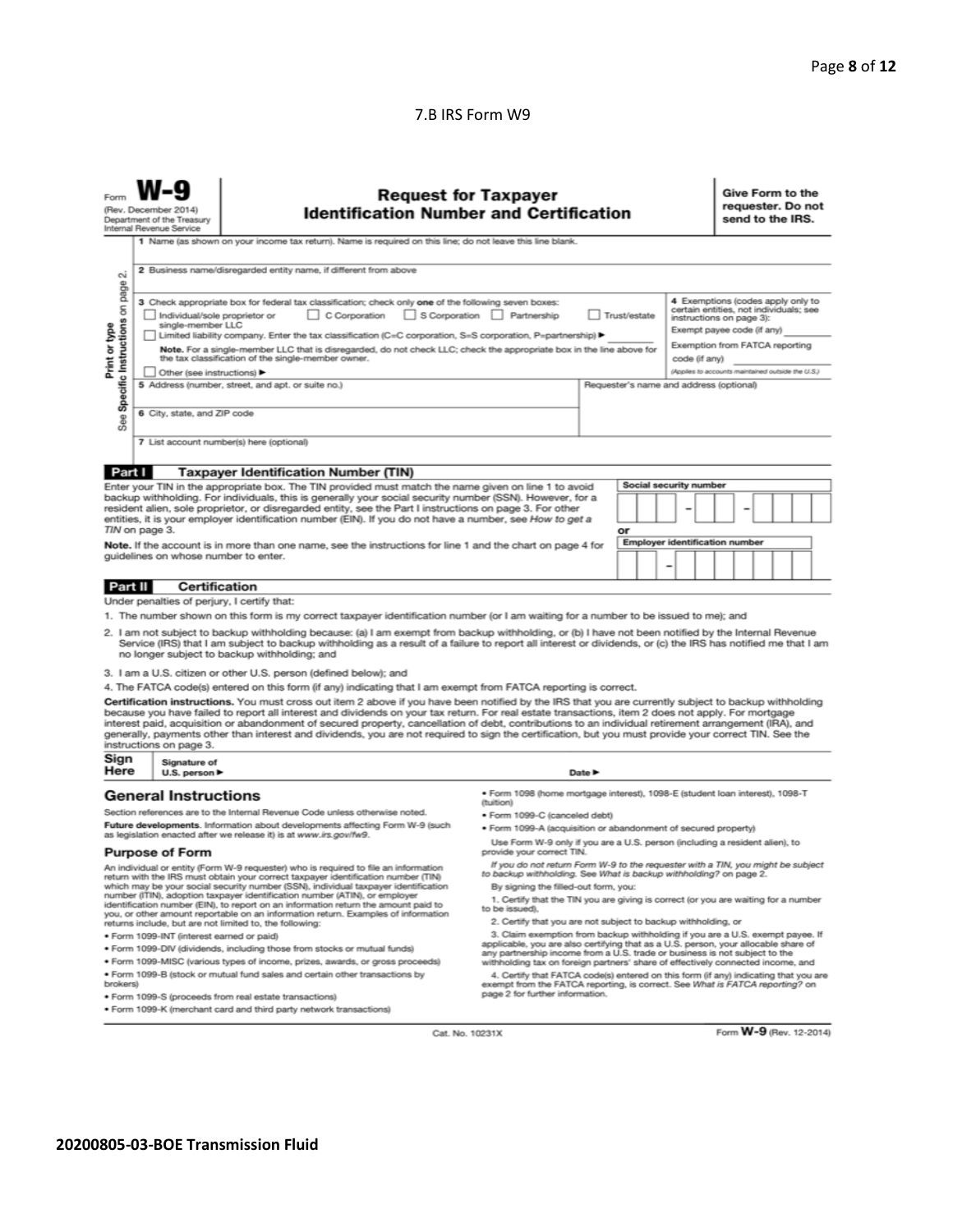#### **ATTACHMENT 7.C – Attestation Re Personnel**

## **ATTESTATION RE PERSONNEL USED IN CONTRACT PERFORMANCE**

| CONTRACTOR LEGAL ENTITY NAME:                                          |  |
|------------------------------------------------------------------------|--|
| FEDERAL EMPLOYER IDENTIFICATION NUMBER:<br>(or Social Security Number) |  |

**The Contractor, identified above, does hereby attest, certify, warrant and assure that the Contractor shall not knowingly utilize the services of an illegal immigrant in the performance of this Contract and shall not knowingly utilize the services of any subcontractor who will utilize the services of an illegal immigrant in the performance of this Contract, T.C.A. § 12-3-309.**

SIGNATURE & DATE:

*NOTICE: This attestation MUST be signed by an individual empowered to contractually bind the Contractor.*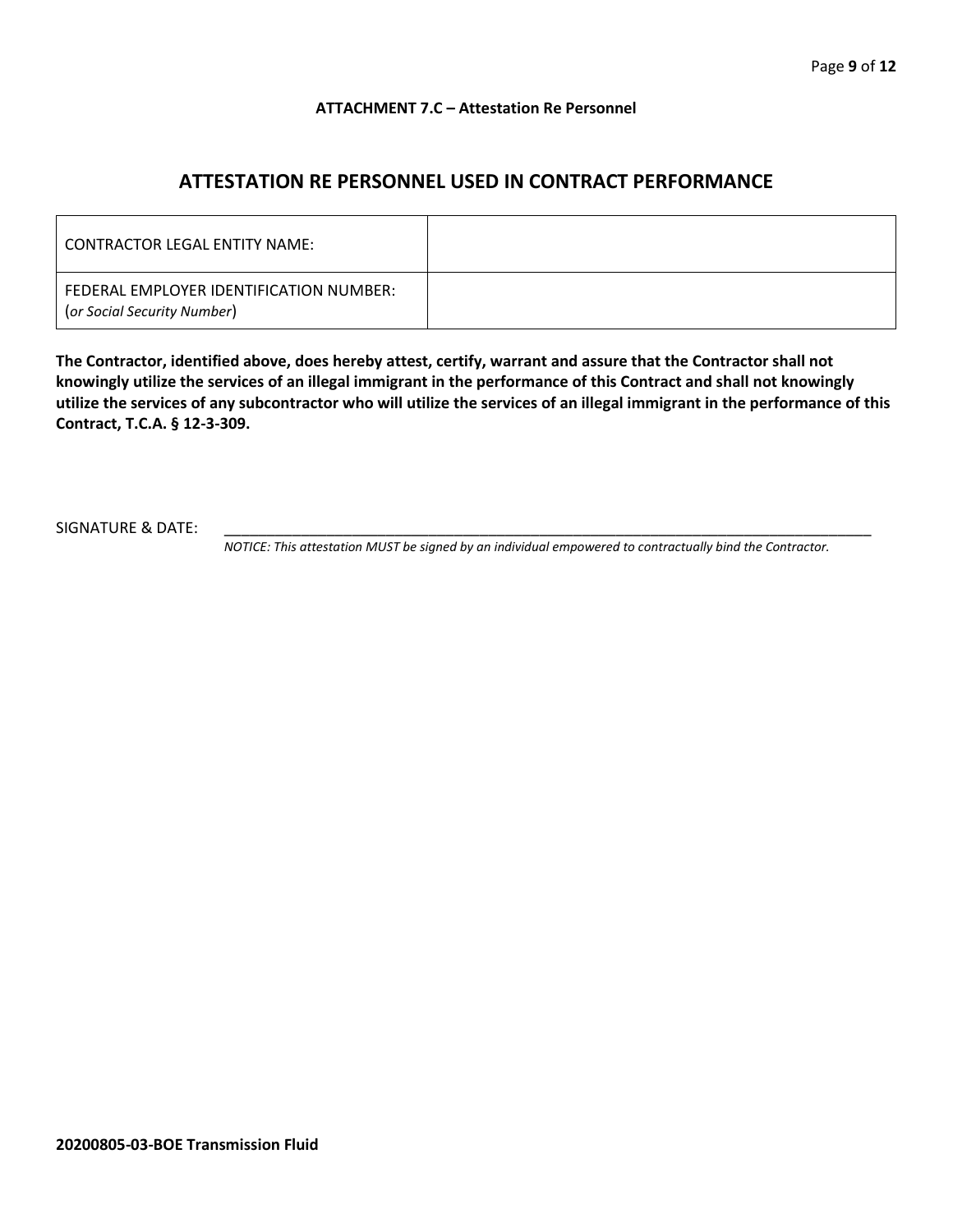#### **ATTACHMENT 7.D – Standard Terms & Conditions SUMNER COUNTY BOARD OF EDUCATION (SCS)**

#### **1. PREPARATION AND SUBMISSION OF BID.**

- **a.** Failure to examine any drawings**,** specifications, or instructions will be at the proposer's risk. Any deviation from the stated terms, conditions and specifications must be coordinated with and approved in writing by the SCS Purchasing Supervisor.
- **b.** RFP/ITB SUBMITTAL / SIGNATURE: Proposal shall give the full name and business address of the bidder. If the proposer is a corporation, the name shall be stated as it is in the corporate charter. Proposals must be signed in ink by the proposer's authorized agent. Unsigned proposals will be rejected. Proposals are to be sealed and the outside of the envelope is to reference the RFP/ITB number. The person signing the proposal must show their title, and if requested by the institution, must furnish satisfactory proof of his or her authority to bind his or her company in contract. Proposer understands that by submitting a proposal with an authorized signature, it shall constitute an offer to SCS. Proposals must be typewritten or in ink; otherwise they may not be considered. Purchase orders will be issued to the firm name appearing on the W9. Electronic submissions via email, fax, etc. shall not be accepted.
- **c.** SCS is not responsible for any costs incurred by any vendor pursuant to the RFP/ITB. The vendor shall be responsible for all costs incurred in connection with the preparation and submission of its proposal.
- **d.** All proposers must be in compliance with T.C.A. § 62-6-119 at the time of proposal submission and provide evidence of compliance with the applicable provisions of the chapter before such proposal may be considered.
- **e.** Proposals are to be received in the location designated in the RFP/ITB no later than the specified date and time. Late submissions will NOT be opened or considered.
- **f.** No erasures permitted. Errors may be crossed out and corrections printed in ink or typewritten adjacent to error and must be initialed in ink by person signing the proposal.
- **g.** Specifications: Reference to available specifications shall be sufficient to make the terms of the specifications binding on the proposer. The use of the name of a manufacturer, or any special brand or make in describing an item does not restrict the proposer to that manufacturer or specific article, unless specifically stated. Comparable products of other manufacturers will be considered if proof of compatibility is contained in the proposal. Proposers are required to notify SCSs Purchasing Supervisor whenever specifications/procedures are not perceived to be fair and open. The articles on which the proposal is submitted must be equal or superior to that specified. Informative and Descriptive Literature: The proposer must show brand or trade names of the articles proposed, when applicable. It shall be the responsibility of the proposer, including proposer's whose product is referenced, to furnish with the proposer such specifications, catalog pages, brochures or other data as will provide an adequate basis for determining the quality and functional capabilities of the product offered. Failure to provide this data may be considered valid justification for rejection of proposer.
- **h.** Samples: Samples of items when called for, must be furnished free of expense, and if not destroyed will, upon proposer's request within ten (10) days of RFP/ITB opening, be returned at the proposer's expense. Each sample must be labeled with the proposer's name, manufacturer's brand name and number, RFP/ITB number and item reference.
- **i.** Time of Performance: The number of calendar days in which delivery is to be made after receipt of order shall be stated in the RFP/ITB and may be a factor in making an award, price notwithstanding. If no delivery time is stated in the bid, bidder agrees that delivery is to be made within two weeks (10 business days) of order.
- **j.** Transportation and delivery charges should be included in the price and be fully prepaid by the vendor to the destination specified in the RFP/ITB. Proposal prices shall include delivery of all items F.O.B. destination.
- **k.** New materials and supplies must be delivered unless otherwise specifically stated in the RFP/ITB.
- **l.** Alternate/multiple bids will not be considered unless specifically called for in the RFP/ITB.
- **m.** Only proposals submitted on RFP/ITB forms furnished by SCS will be considered.
- **n.** By signing this RFP/ITB where indicated, the proposer agrees to strictly abide by all applicable local, state and federal statutes and regulations. The proposer further certifies that this proposer is made without collusion or fraud.
- **o.** Error in Proposal. In case of error in the extension of prices in the proposal, the unit price will govern. Late submissions will NOT be opened or considered. Proposers are cautioned to verify their proposals before submission, as amendments received after the RFP/ITB deadline will not be considered. No proposals shall be altered, amended or withdrawn after opening. After proposal opening, a proposer may withdraw a proposal only when there is obvious clerical error such as a misplaced decimal point, or when enforcement of the proposal would impose unconscionable hardship due to an error in the proposal resulting in a quotation substantially below the other proposals received. Proposal withdrawals will be considered only upon written request of the proposer.
- **2. OPEN RECORDS.** In order to comply with the provisions of the Tennessee Open Records Act, all proposals will be publicly opened and are subject to public inspection after the award upon written request. Proposers may be present at RFP/ITB opening. Summary information will be posted the SCS website, www.sumnerschools.org under the Invitation to Bid link.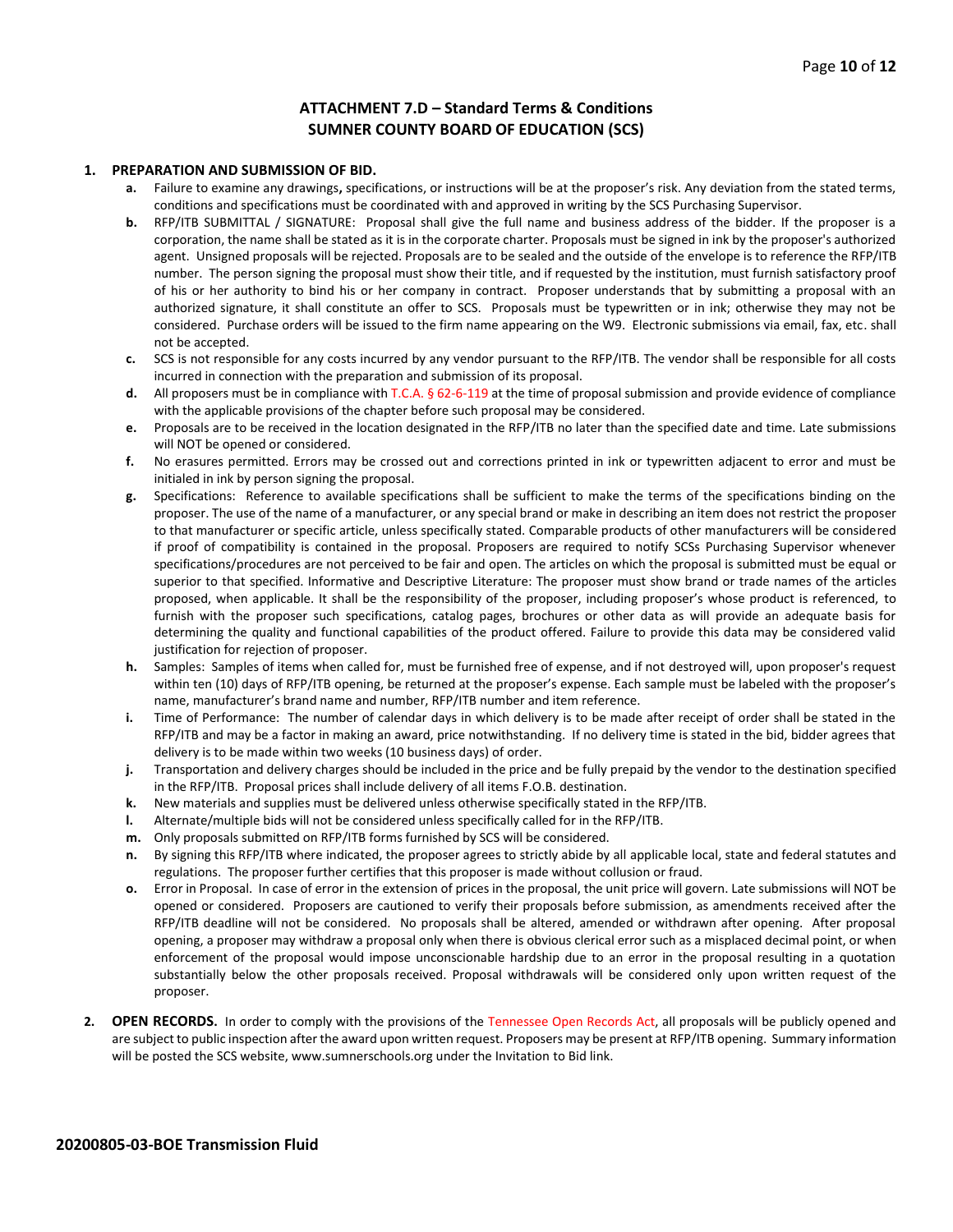- **3. ACCEPTANCE AND AWARD.** SCS reserves the right to reject any and all proposals and to waive any informality in proposals and, unless otherwise specified by the proposer to accept any item in the proposal. Action to reject all proposals shall be taken for unreasonably high prices, errors in the proposal documents, cessation of need, unavailability of funds, or any other reason approved by SCS.
	- **a.** Contracts and purchases will be made with the lowest, responsive, responsible, qualified proposer. The quality of the articles to be supplied, their conformity with the specifications, their suitability to the requirements of the Institution, cash discount offered, and the delivery terms will be taken into consideration.
	- **b.** Any deviation from these stated terms, specifications and conditions must be coordinated with and approved in writing by the Purchasing Supervisor.
	- **c.** Prices quoted on the response (if any) are to be considered firm and binding until the said equipment, supplies or services are in the possession of SCS.
	- **d.** SCS reserves the right to order more or less than the quantity listed in the proposal.
	- **e.** If a proposer fails to state a time within which a proposal must be accepted, it is understood and agreed that SCS shall have ninety (90) days to accept.
	- **f.** No purchase or contract is authorized or valid until the issuance of a SCS purchase order in accordance with SCS policy. No SCS employee is authorized to purchase equipment, supplies or services prior to the issuance of such a purchase order.
	- **g.** The contract may not be assigned without written SCS consent.
	- **h.** If the appropriate space is marked on the RFP/ITB, other Institutions (such as State, Local and/or Public Agencies) may purchase off the contract during the same period as SCS.
	- **i.** The awarded proposer will be required to post a performance and payment bond in the amount of 25% of the contract price if it exceeds \$100,000 as stated by T.C.A. §12-4-201.
	- **j.** If the project cost is in excess of \$25,000 a performance bond must be secured by the requesting part in an amount equal to the market improvement value.
	- **k.** By submission of this bid and signature thereof, the Bidder acknowledges compliance with the provisions of Public Chapter No. 587 / Senate Bill No. 2048 (Employee Background Check). The Bidder further agrees to submit a formal certification thereof prior to commencing work.
- **4. PAYMENT**. Payment terms must be specified in the proposal, including any discounts for early payment. Partial payments will not be approved unless justification for such payment can be shown. Terms will be NET 30 days. Payment will not be made until the conditions and specifications of the RFP/ITB are inspected and approved as conforming by persons appointed by SCS.
- **5. DEFAULT OF SELECTED VENDOR.** In case of vendor default, SCS may procure the articles or services from other sources and hold the defaulting vendor responsible for any resulting cost. If the awarded vendor violates any terms of their response, the contract, SCS policy or any law, they may be disqualified from proposing for a period of two years for minor violations or longer for major violations. Proposals from disqualified proposers will not be accepted during the period of disqualification.
- **6. INSPECTION OF PURCHASES.** Articles received which are not equivalent will not be accepted and will be picked up by the vendor or returned to vendor, shipping charges collect. SCS shall have a reasonable period in which to inspect and accept or reject materials without liability. If necessity requires SCS to use nonconforming materials, an appropriate reduction in payment may be made.
- **7. TAXES.** SCS is tax exempt; do not include taxes in quotation. Vendors making improvements or additions to or performing repair work on real property for SCS are liable for any applicable sales or use tax on tangible personal property used in connection with the contract or furnished to vendors by the state for use under the contract.
- **8. NONDISCRIMINATION.** SCS is an equal opportunity employer. SCS and bidder agree to comply with Titles VI and VII of the Civil Rights Act of 1964, Title IX of the Education Amendments of 1972, Section 504 of the Rehabilitation Act of 1973, Executive Order 11,246, the Americans with Disabilities Act of 1990, if applicable, and the related regulations to each. Each party assures that it will not discriminate against any individual including, but not limited to employees or applicants for employment and/or students, because of race, religion, creed, color, sex, age, disability, veteran status or national origin. In the event that any claims should arise with regards to violations of any such local, state or federal law, statues, rule or regulations, the vendor will indemnify and hold SCS harmless for any damages, including court costs or attorney fees, which might be incurred.
- **9. PROHIBITIONS/NO VENDOR CONTRACT FORM.** Acceptance of gifts from vendors is prohibited. T.C.A. §12-4-106. The contract documents for purchase under this RFP/ITB shall consist of the successful proposer's bid and SCSs purchase order. The proposer may request exceptions to terms and conditions and/or request SCS to accept other terms and conditions by means of subsequent documents such as invoices, warranty agreements, license agreements, etc. All subsequent documents shall be open to revision for impermissible language. SCS reserves the right to render the proposal unresponsive and subject the proposal to rejection if successful terms cannot be negotiated.